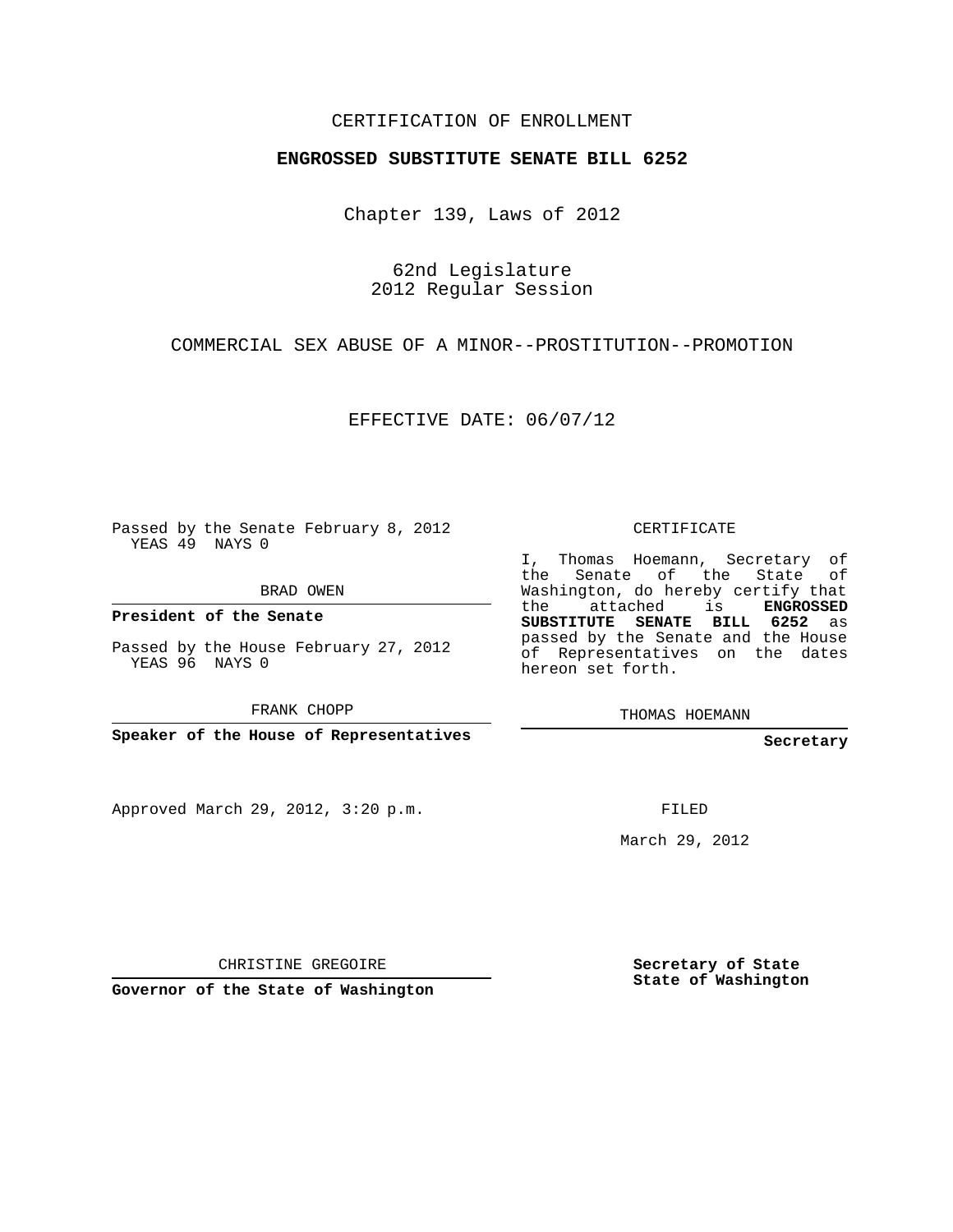## **ENGROSSED SUBSTITUTE SENATE BILL 6252** \_\_\_\_\_\_\_\_\_\_\_\_\_\_\_\_\_\_\_\_\_\_\_\_\_\_\_\_\_\_\_\_\_\_\_\_\_\_\_\_\_\_\_\_\_

\_\_\_\_\_\_\_\_\_\_\_\_\_\_\_\_\_\_\_\_\_\_\_\_\_\_\_\_\_\_\_\_\_\_\_\_\_\_\_\_\_\_\_\_\_

Passed Legislature - 2012 Regular Session

## **State of Washington 62nd Legislature 2012 Regular Session**

**By** Senate Judiciary (originally sponsored by Senators Kline, Zarelli, Kohl-Welles, Shin, Conway, Eide, Chase, Delvin, Litzow, Stevens, Fraser, Pflug, Regala, Nelson, Keiser, and Roach)

READ FIRST TIME 02/01/12.

 AN ACT Relating to commercial sexual abuse of a minor, promoting commercial sexual abuse of a minor, and promoting prostitution in the first degree; and amending RCW 9A.82.010 and 9A.82.100.

BE IT ENACTED BY THE LEGISLATURE OF THE STATE OF WASHINGTON:

 **Sec. 1.** RCW 9A.82.010 and 2008 c 108 s 24 are each amended to read as follows:

 Unless the context requires the contrary, the definitions in this section apply throughout this chapter.

(1)(a) "Beneficial interest" means:

 (i) The interest of a person as a beneficiary under a trust established under Title 11 RCW in which the trustee for the trust holds legal or record title to real property;

 (ii) The interest of a person as a beneficiary under any other trust arrangement under which a trustee holds legal or record title to real property for the benefit of the beneficiary; or

 (iii) The interest of a person under any other form of express fiduciary arrangement under which one person holds legal or record title to real property for the benefit of the other person.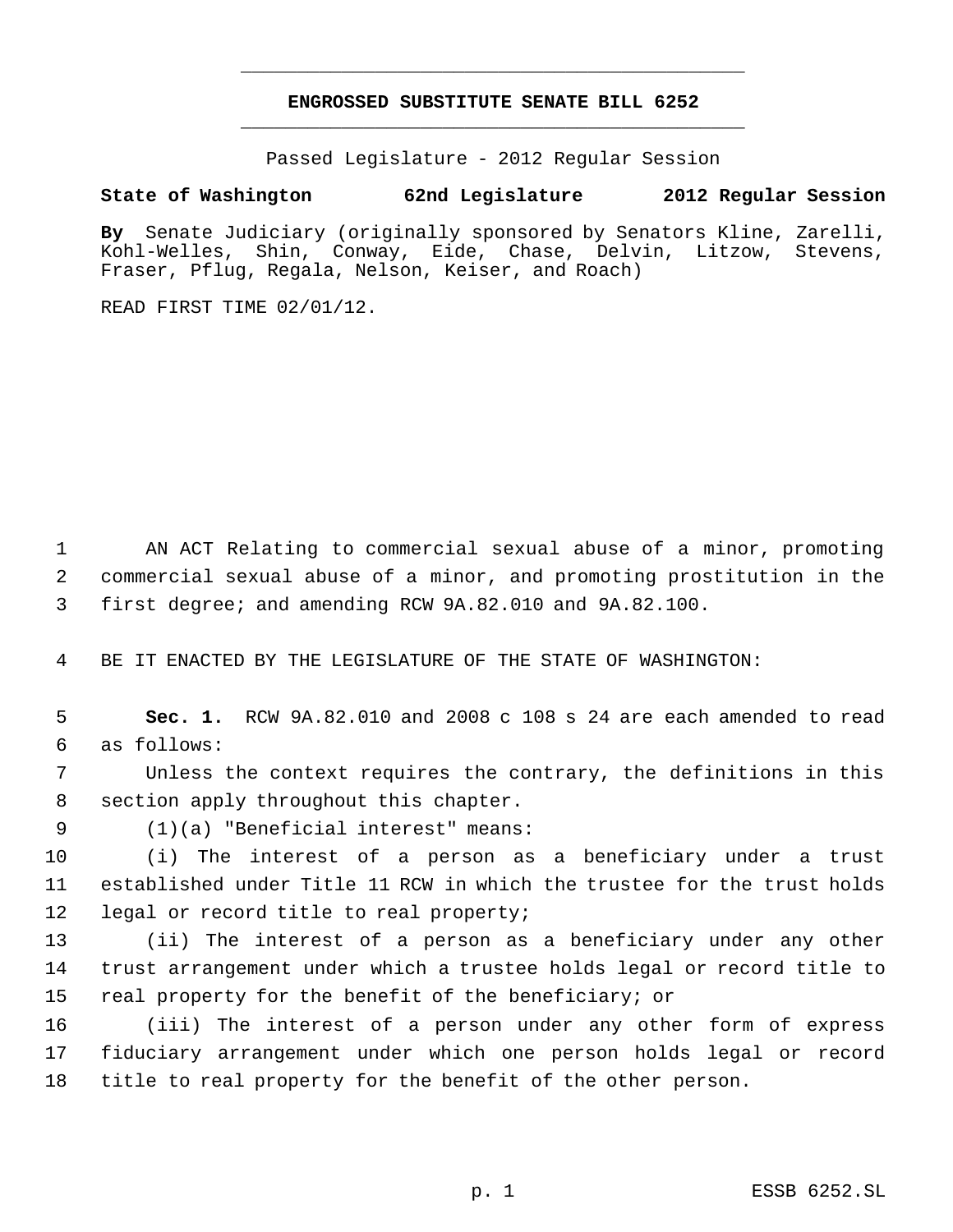(b) "Beneficial interest" does not include the interest of a stockholder in a corporation or the interest of a partner in a general partnership or limited partnership.

 (c) A beneficial interest is considered to be located where the real property owned by the trustee is located.

 (2) "Control" means the possession of a sufficient interest to permit substantial direction over the affairs of an enterprise.

 (3) "Creditor" means a person making an extension of credit or a person claiming by, under, or through a person making an extension of credit.

 (4) "Criminal profiteering" means any act, including any anticipatory or completed offense, committed for financial gain, that is chargeable or indictable under the laws of the state in which the act occurred and, if the act occurred in a state other than this state, would be chargeable or indictable under the laws of this state had the act occurred in this state and punishable as a felony and by imprisonment for more than one year, regardless of whether the act is charged or indicted, as any of the following:

(a) Murder, as defined in RCW 9A.32.030 and 9A.32.050;

(b) Robbery, as defined in RCW 9A.56.200 and 9A.56.210;

(c) Kidnapping, as defined in RCW 9A.40.020 and 9A.40.030;

(d) Forgery, as defined in RCW 9A.60.020 and 9A.60.030;

 (e) Theft, as defined in RCW 9A.56.030, 9A.56.040, 9A.56.060, 9A.56.080, and 9A.56.083;

 (f) Unlawful sale of subscription television services, as defined in RCW 9A.56.230;

 (g) Theft of telecommunication services or unlawful manufacture of a telecommunication device, as defined in RCW 9A.56.262 and 9A.56.264;

(h) Child selling or child buying, as defined in RCW 9A.64.030;

 (i) Bribery, as defined in RCW 9A.68.010, 9A.68.020, 9A.68.040, and 9A.68.050;

(j) Gambling, as defined in RCW 9.46.220 and 9.46.215 and 9.46.217;

(k) Extortion, as defined in RCW 9A.56.120 and 9A.56.130;

 (l) Unlawful production of payment instruments, unlawful possession of payment instruments, unlawful possession of a personal identification device, unlawful possession of fictitious identification, or unlawful possession of instruments of financial fraud, as defined in RCW 9A.56.320;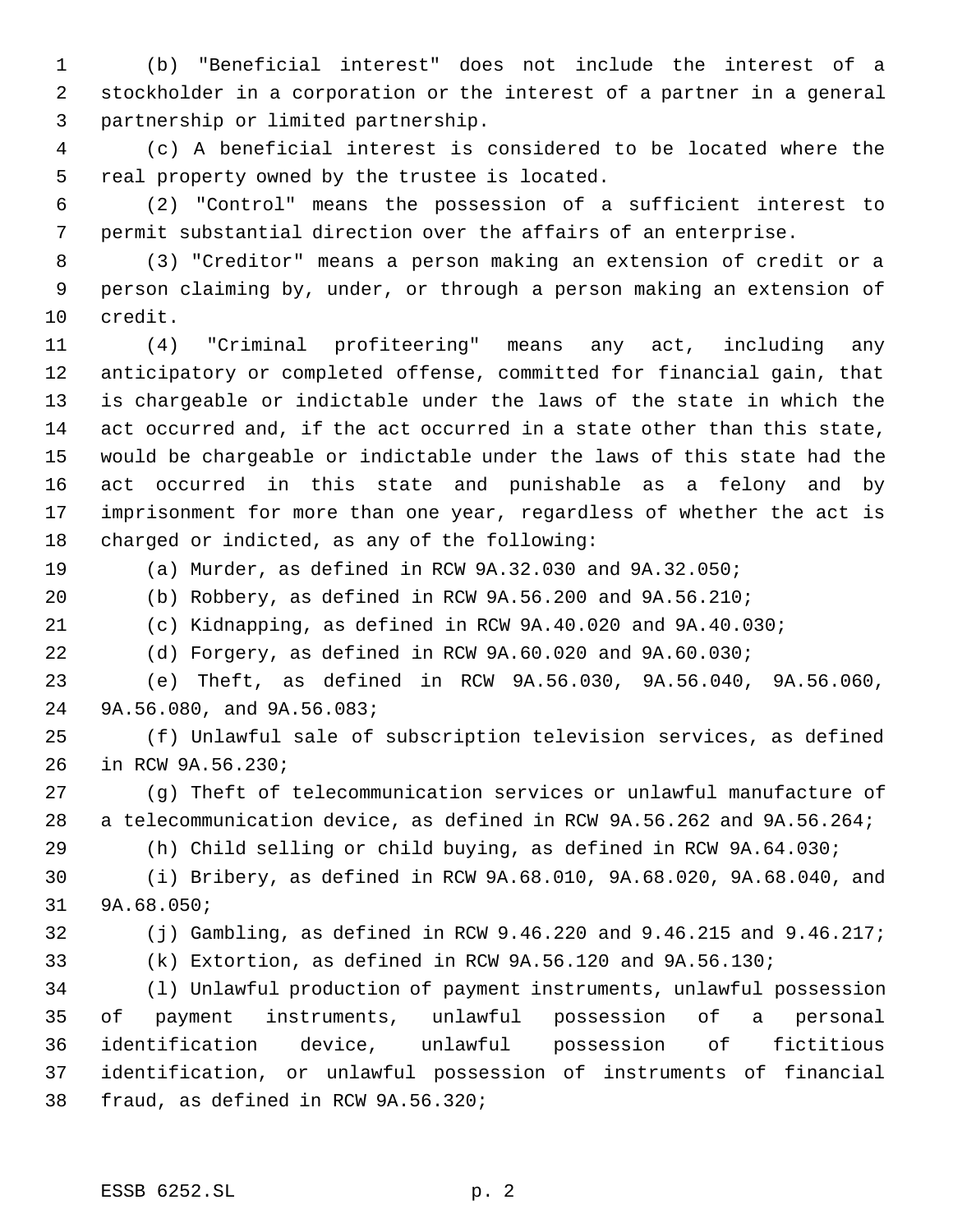(m) Extortionate extension of credit, as defined in RCW 9A.82.020; (n) Advancing money for use in an extortionate extension of credit, as defined in RCW 9A.82.030; (o) Collection of an extortionate extension of credit, as defined in RCW 9A.82.040; (p) Collection of an unlawful debt, as defined in RCW 9A.82.045; (q) Delivery or manufacture of controlled substances or possession with intent to deliver or manufacture controlled substances under chapter 69.50 RCW; (r) Trafficking in stolen property, as defined in RCW 9A.82.050; (s) Leading organized crime, as defined in RCW 9A.82.060; (t) Money laundering, as defined in RCW 9A.83.020; (u) Obstructing criminal investigations or prosecutions in violation of RCW 9A.72.090, 9A.72.100, 9A.72.110, 9A.72.120, 9A.72.130, 9A.76.070, or 9A.76.180; (v) Fraud in the purchase or sale of securities, as defined in RCW 21.20.010; (w) Promoting pornography, as defined in RCW 9.68.140; (x) Sexual exploitation of children, as defined in RCW 9.68A.040, 9.68A.050, and 9.68A.060; (y) Promoting prostitution, as defined in RCW 9A.88.070 and 9A.88.080; (z) Arson, as defined in RCW 9A.48.020 and 9A.48.030; (aa) Assault, as defined in RCW 9A.36.011 and 9A.36.021; (bb) Assault of a child, as defined in RCW 9A.36.120 and 9A.36.130; (cc) A pattern of equity skimming, as defined in RCW 61.34.020; (dd) Commercial telephone solicitation in violation of RCW 19.158.040(1); (ee) Trafficking in insurance claims, as defined in RCW 48.30A.015; (ff) Unlawful practice of law, as defined in RCW 2.48.180; (gg) Commercial bribery, as defined in RCW 9A.68.060; (hh) Health care false claims, as defined in RCW 48.80.030; (ii) Unlicensed practice of a profession or business, as defined in RCW 18.130.190(7); (jj) Improperly obtaining financial information, as defined in RCW 9.35.010; (kk) Identity theft, as defined in RCW 9.35.020;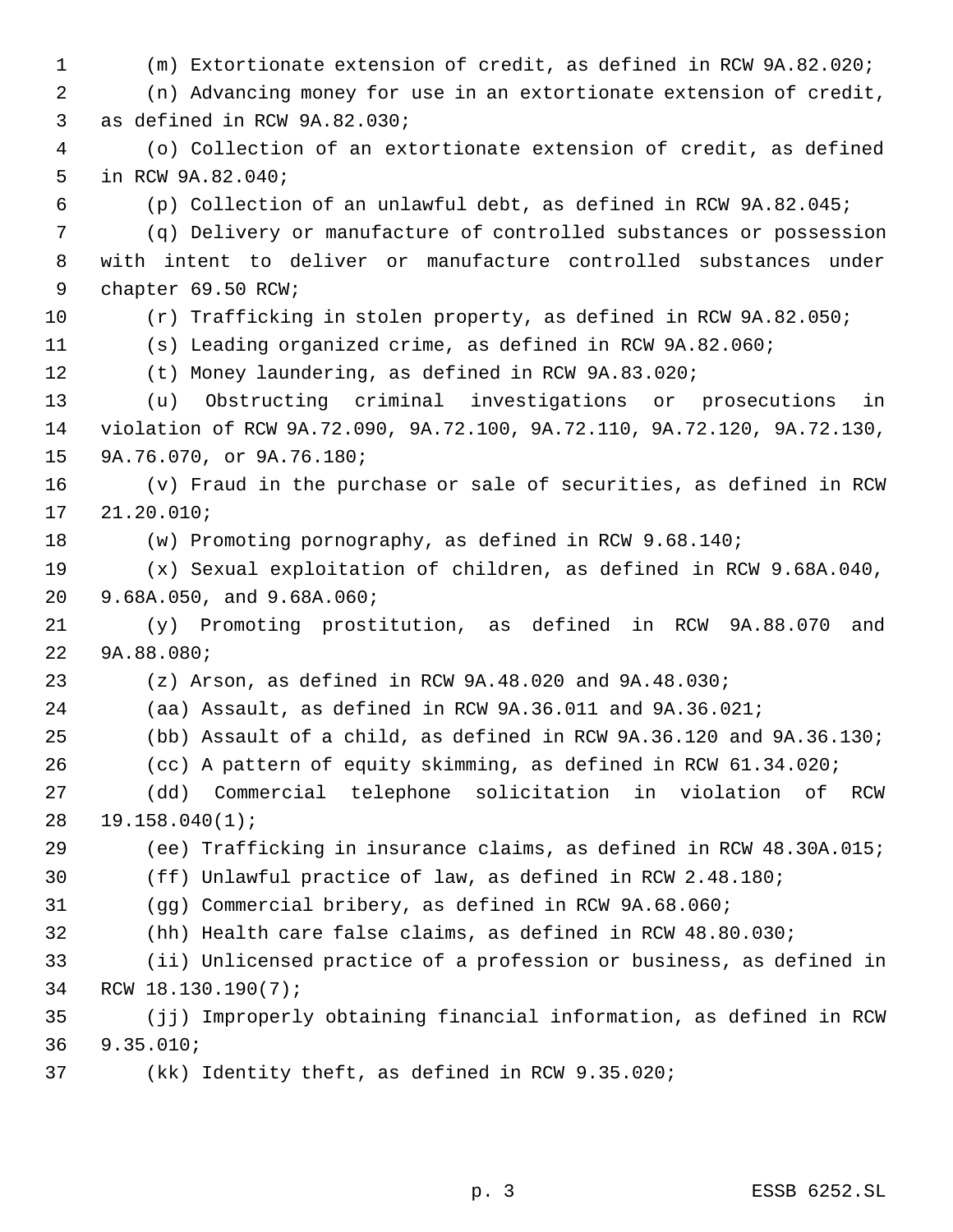(ll) Unlawful shipment of cigarettes in violation of RCW 70.155.105(6) (a) or (b);

 (mm) Unlawful shipment of cigarettes in violation of RCW 82.24.110(2);

 (nn) Unauthorized sale or procurement of telephone records in violation of RCW 9.26A.140;

- (oo) Theft with the intent to resell, as defined in RCW 9A.56.340;
- 8 (pp) Organized retail theft, as defined in RCW  $9A.56.350$ ; (( $\theta$ r))

9 (qq) Mortgage fraud, as defined in RCW 19.144.080<u>;</u>

10 (rr) Commercial sexual abuse of a minor, as defined in RCW 9.68A.100; or

12 (ss) Promoting commercial sexual abuse of a minor, as defined in RCW 9.68A.101.

 (5) "Dealer in property" means a person who buys and sells property as a business.

 (6) "Debtor" means a person to whom an extension of credit is made or a person who guarantees the repayment of an extension of credit or in any manner undertakes to indemnify the creditor against loss resulting from the failure of a person to whom an extension is made to repay the same.

 (7) "Documentary material" means any book, paper, document, writing, drawing, graph, chart, photograph, phonograph record, magnetic tape, computer printout, other data compilation from which information can be obtained or from which information can be translated into usable form, or other tangible item.

 (8) "Enterprise" includes any individual, sole proprietorship, partnership, corporation, business trust, or other profit or nonprofit legal entity, and includes any union, association, or group of individuals associated in fact although not a legal entity, and both illicit and licit enterprises and governmental and nongovernmental entities.

 (9) "Extortionate extension of credit" means an extension of credit with respect to which it is the understanding of the creditor and the debtor at the time the extension is made that delay in making repayment or failure to make repayment could result in the use of violence or other criminal means to cause harm to the person, reputation, or property of any person.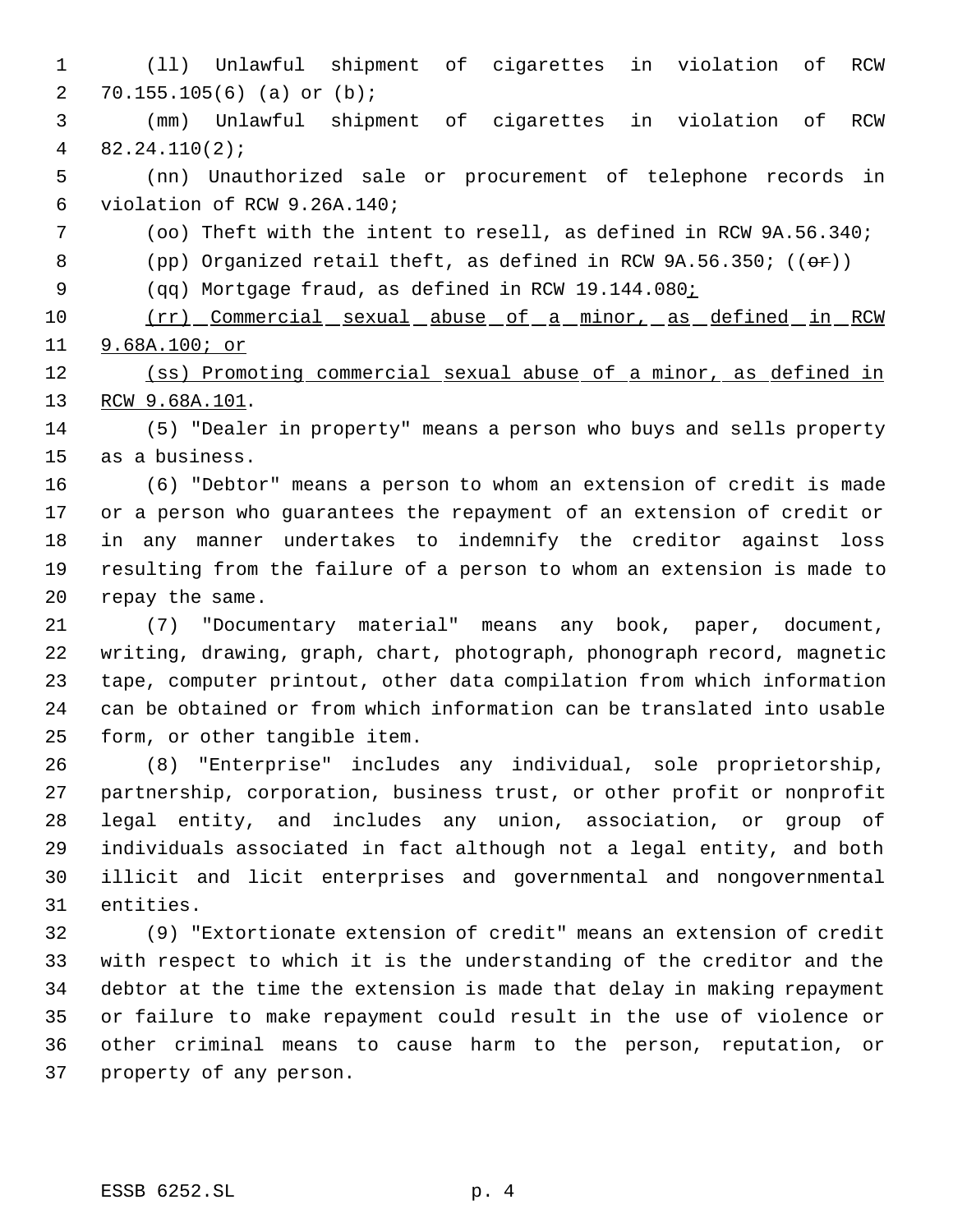(10) "Extortionate means" means the use, or an express or implicit threat of use, of violence or other criminal means to cause harm to the person, reputation, or property of any person.

 (11) "Financial institution" means any bank, trust company, savings and loan association, savings bank, mutual savings bank, credit union, or loan company under the jurisdiction of the state or an agency of the United States.

 (12) "Pattern of criminal profiteering activity" means engaging in at least three acts of criminal profiteering, one of which occurred after July 1, 1985, and the last of which occurred within five years, excluding any period of imprisonment, after the commission of the earliest act of criminal profiteering. In order to constitute a pattern, the three acts must have the same or similar intent, results, accomplices, principals, victims, or methods of commission, or be otherwise interrelated by distinguishing characteristics including a nexus to the same enterprise, and must not be isolated events. However, in any civil proceedings brought pursuant to RCW 9A.82.100 by any person other than the attorney general or county prosecuting attorney in which one or more acts of fraud in the purchase or sale of securities are asserted as acts of criminal profiteering activity, it is a condition to civil liability under RCW 9A.82.100 that the defendant has been convicted in a criminal proceeding of fraud in the purchase or sale of securities under RCW 21.20.400 or under the laws of another state or of the United States requiring the same elements of proof, but such conviction need not relate to any act or acts asserted as acts of criminal profiteering activity in such civil action under RCW 9A.82.100.

 (13) "Real property" means any real property or interest in real property, including but not limited to a land sale contract, lease, or mortgage of real property.

 (14) "Records" means any book, paper, writing, record, computer program, or other material.

 (15) "Repayment of an extension of credit" means the repayment, satisfaction, or discharge in whole or in part of a debt or claim, acknowledged or disputed, valid or invalid, resulting from or in connection with that extension of credit.

 (16) "Stolen property" means property that has been obtained by theft, robbery, or extortion.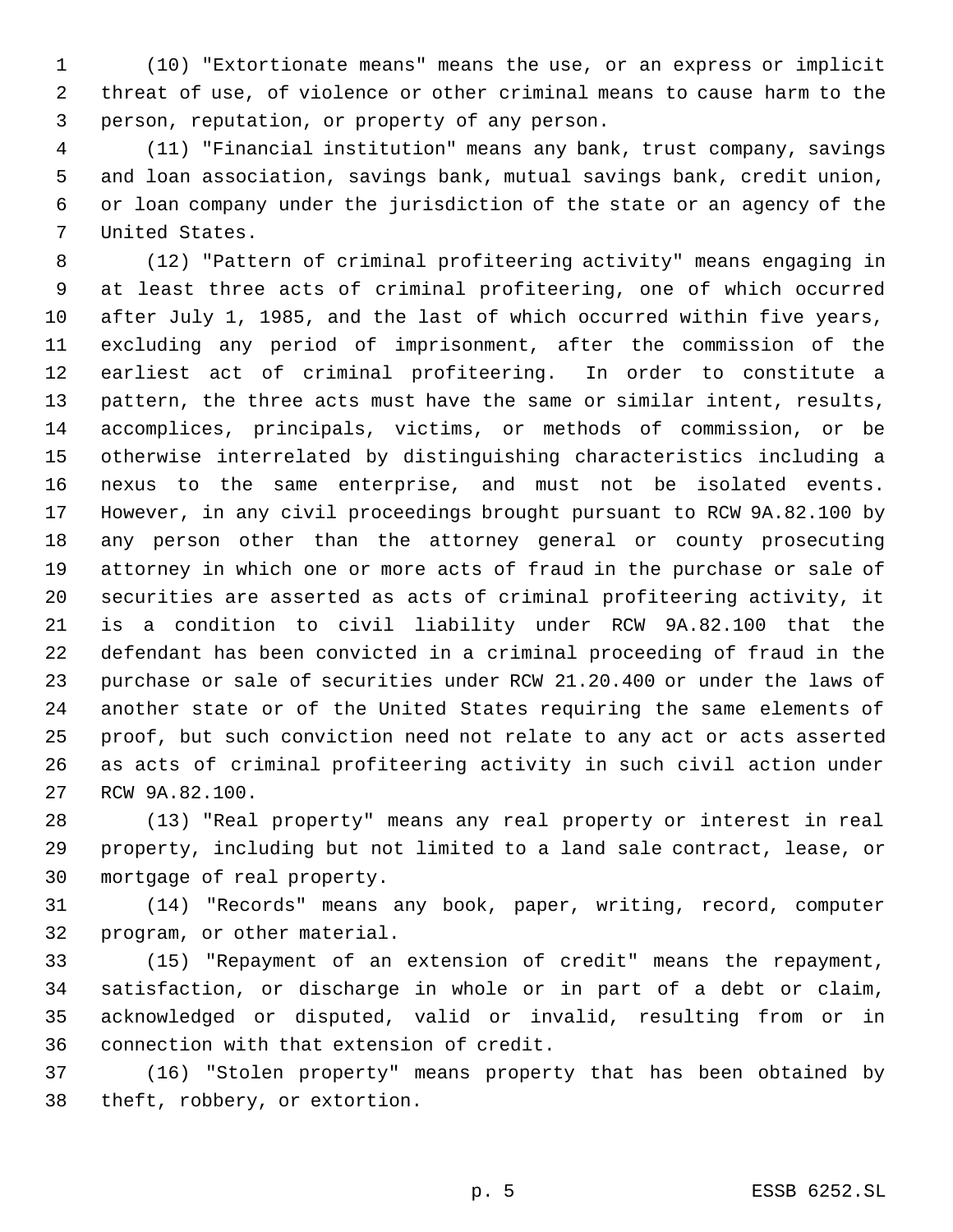(17) "To collect an extension of credit" means to induce in any way a person to make repayment thereof.

 (18) "To extend credit" means to make or renew a loan or to enter into an agreement, tacit or express, whereby the repayment or satisfaction of a debt or claim, whether acknowledged or disputed, valid or invalid, and however arising, may or shall be deferred.

 (19) "Traffic" means to sell, transfer, distribute, dispense, or otherwise dispose of stolen property to another person, or to buy, receive, possess, or obtain control of stolen property, with intent to sell, transfer, distribute, dispense, or otherwise dispose of the property to another person.

(20)(a) "Trustee" means:

 (i) A person acting as a trustee under a trust established under Title 11 RCW in which the trustee holds legal or record title to real property;

 (ii) A person who holds legal or record title to real property in which another person has a beneficial interest; or

18 (iii) A successor trustee to a person who is a trustee under  $(a)(i)$ or (ii) of this subsection.

(b) "Trustee" does not mean a person appointed or acting as:

(i) A personal representative under Title 11 RCW;

(ii) A trustee of any testamentary trust;

 (iii) A trustee of any indenture of trust under which a bond is issued; or

(iv) A trustee under a deed of trust.

 (21) "Unlawful debt" means any money or other thing of value constituting principal or interest of a debt that is legally unenforceable in the state in full or in part because the debt was incurred or contracted:

(a) In violation of any one of the following:

(i) Chapter 67.16 RCW relating to horse racing;

(ii) Chapter 9.46 RCW relating to gambling;

(b) In a gambling activity in violation of federal law; or

 (c) In connection with the business of lending money or a thing of value at a rate that is at least twice the permitted rate under the applicable state or federal law relating to usury.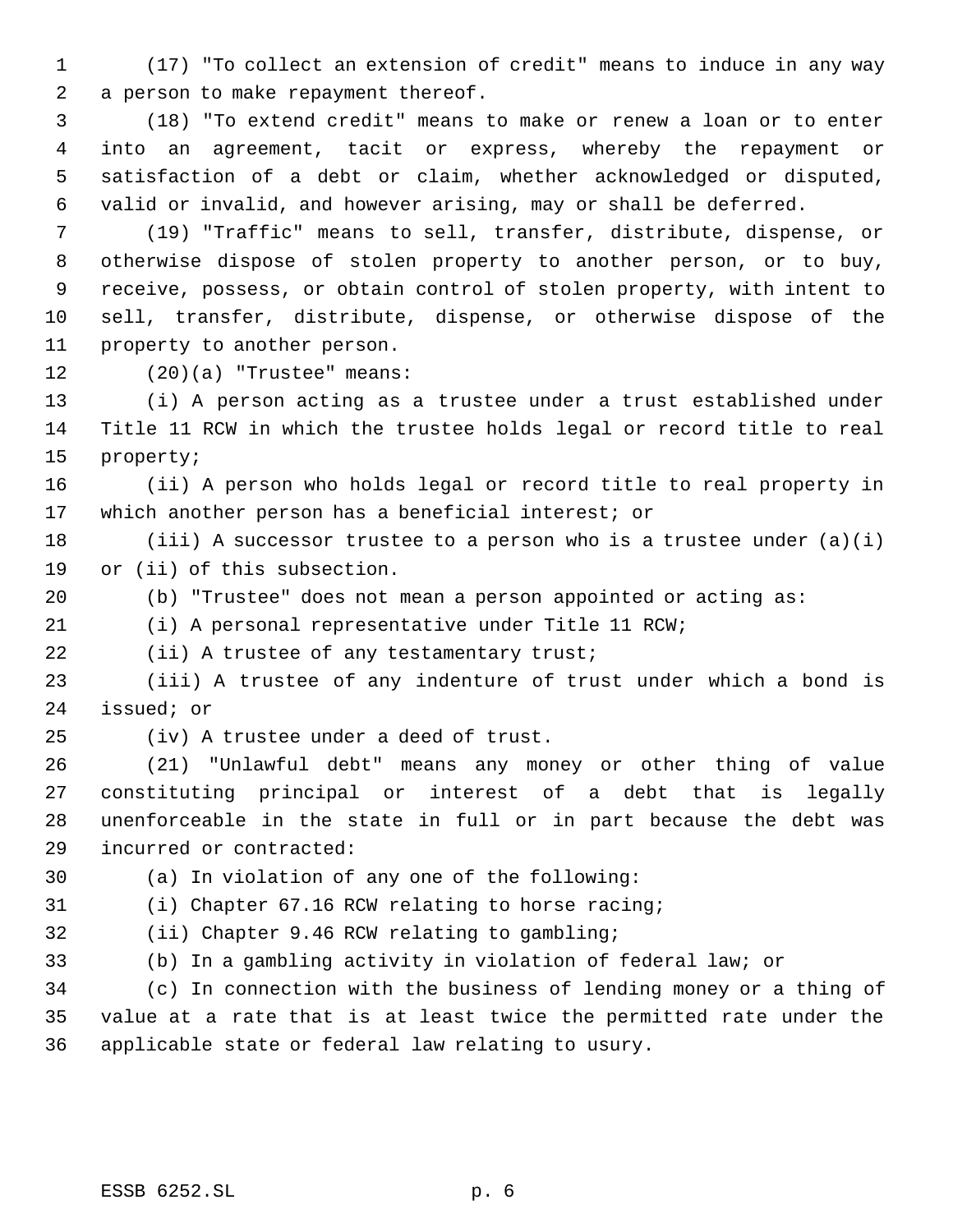**Sec. 2.** RCW 9A.82.100 and 2003 c 267 s 6 are each amended to read as follows:

 (1)(a) A person who sustains injury to his or her person, business, or property by an act of criminal profiteering that is part of a pattern of criminal profiteering activity, or by an offense defined in RCW 9A.40.100, 9.68A.100, 9.68A.101, or 9A.88.070, or by a violation of RCW 9A.82.060 or 9A.82.080 may file an action in superior court for the recovery of damages and the costs of the suit, including reasonable investigative and attorney's fees.

 (b) The attorney general or county prosecuting attorney may file an action: (i) On behalf of those persons injured or, respectively, on behalf of the state or county if the entity has sustained damages, or (ii) to prevent, restrain, or remedy a pattern of criminal profiteering activity, or an offense defined in RCW 9A.40.100, 9.68A.100, 9.68A.101, 15 or 9A.88.070, or a violation of RCW 9A.82.060 or 9A.82.080.

 (c) An action for damages filed by or on behalf of an injured person, the state, or the county shall be for the recovery of damages and the costs of the suit, including reasonable investigative and attorney's fees.

 (d) In an action filed to prevent, restrain, or remedy a pattern of criminal profiteering activity, or an offense defined in RCW 9A.40.100, 9.68A.100, 9.68A.101, or 9A.88.070, or a violation of RCW 9A.82.060 or 9A.82.080, the court, upon proof of the violation, may impose a civil penalty not exceeding two hundred fifty thousand dollars, in addition to awarding the cost of the suit, including reasonable investigative and attorney's fees.

 (2) The superior court has jurisdiction to prevent, restrain, and remedy a pattern of criminal profiteering, or an offense defined in RCW 9A.40.100, 9.68A.100, 9.68A.101, or 9A.88.070, or a violation of RCW 9A.82.060 or 9A.82.080 after making provision for the rights of all innocent persons affected by the violation and after hearing or trial, as appropriate, by issuing appropriate orders.

 (3) Prior to a determination of liability, orders issued under subsection (2) of this section may include, but are not limited to, entering restraining orders or prohibitions or taking such other actions, including the acceptance of satisfactory performance bonds, in connection with any property or other interest subject to damages, forfeiture, or other restraints pursuant to this section as the court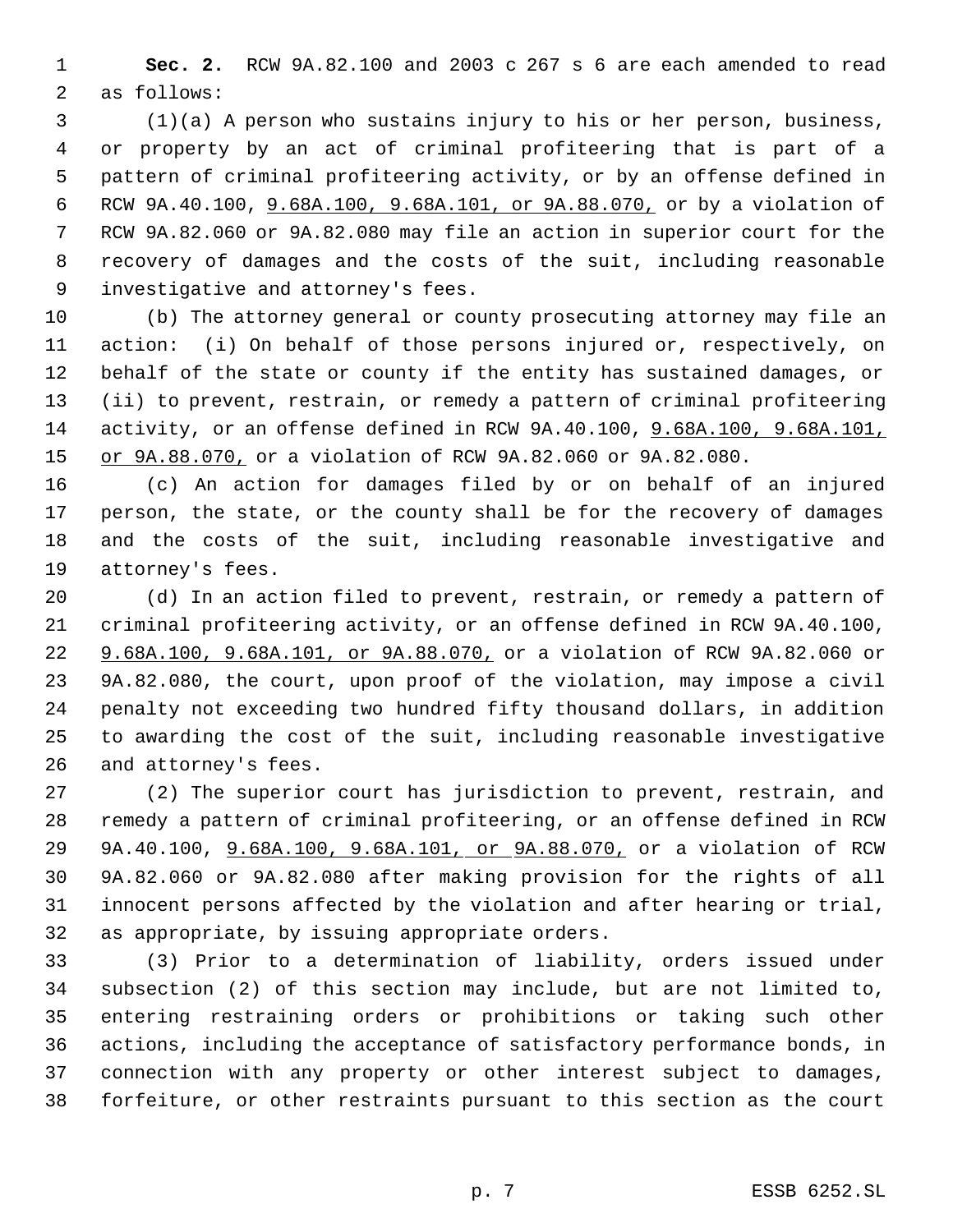deems proper. The orders may also include attachment, receivership, or injunctive relief in regard to personal or real property pursuant to Title 7 RCW. In shaping the reach or scope of receivership, attachment, or injunctive relief, the superior court shall provide for the protection of bona fide interests in property, including community property, of persons who were not involved in the violation of this chapter, except to the extent that such interests or property were acquired or used in such a way as to be subject to forfeiture under RCW 9A.82.100(4)(f).

 (4) Following a determination of liability, orders may include, but are not limited to:

 (a) Ordering any person to divest himself or herself of any interest, direct or indirect, in any enterprise.

 (b) Imposing reasonable restrictions on the future activities or investments of any person, including prohibiting any person from engaging in the same type of endeavor as the enterprise engaged in, the activities of which affect the laws of this state, to the extent the Constitutions of the United States and this state permit.

(c) Ordering dissolution or reorganization of any enterprise.

 (d) Ordering the payment of actual damages sustained to those persons injured by a violation of RCW 9A.82.060 or 9A.82.080, or an offense defined in RCW 9A.40.100, 9.68A.100, 9.68A.101, or 9A.88.070, or an act of criminal profiteering that is part of a pattern of criminal profiteering, and in the court's discretion, increasing the payment to an amount not exceeding three times the actual damages sustained.

 (e) Ordering the payment of all costs and expenses of the prosecution and investigation of a pattern of criminal profiteering, or 29 an offense defined in RCW 9A.40.100, 9.68A.100, 9.68A.101, or 9A.88.070, activity or a violation of RCW 9A.82.060 or 9A.82.080, civil and criminal, incurred by the state or county, including any costs of defense provided at public expense, as appropriate to the state general fund or the antiprofiteering revolving fund of the county.

 (f) Ordering forfeiture first as restitution to any person damaged by an act of criminal profiteering that is part of a pattern of criminal profiteering, or by an offense defined in RCW 9A.40.100, then to the state general fund or antiprofiteering revolving fund of the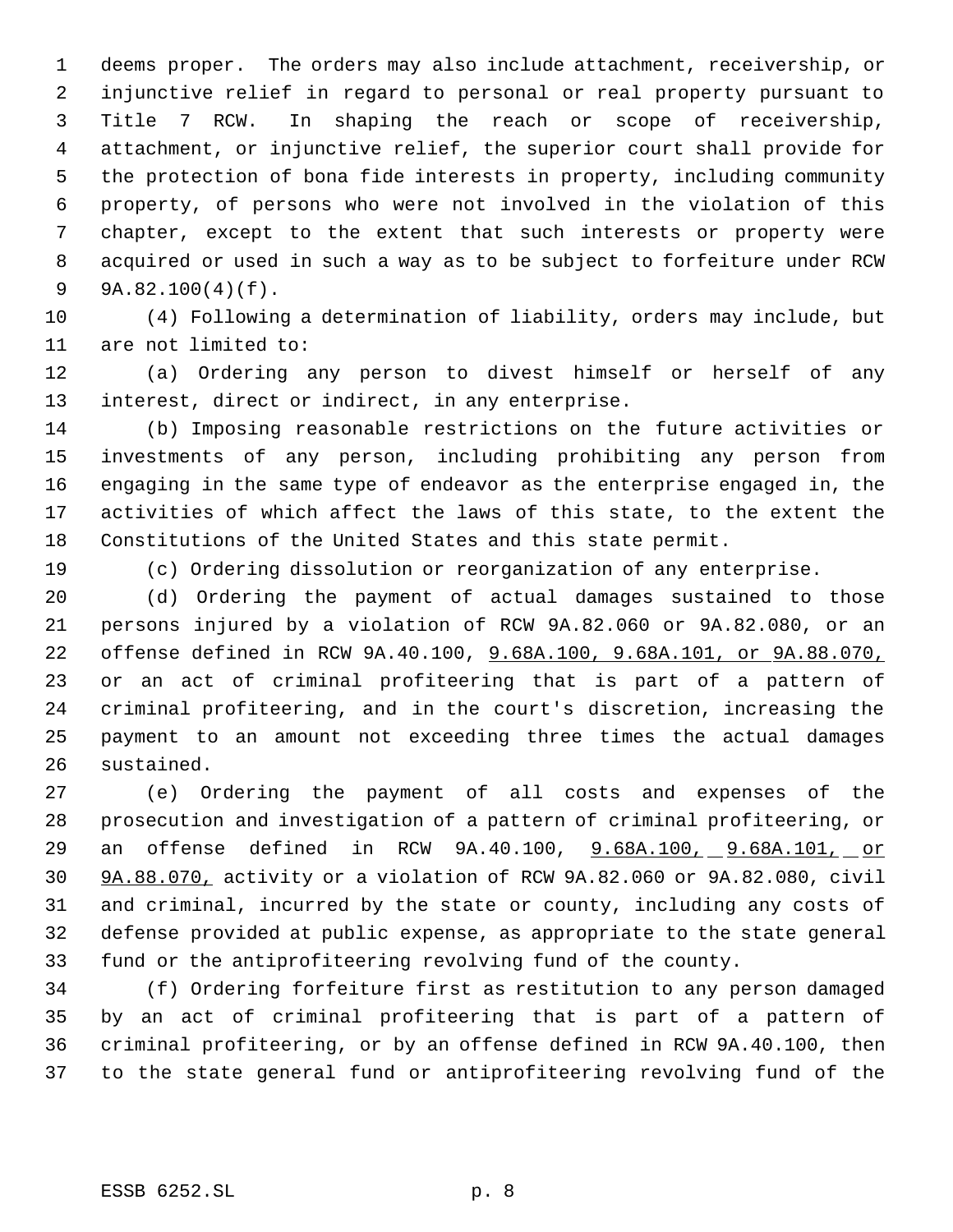county, as appropriate, to the extent not already ordered to be paid in other damages, of the following:

 (i) Any property or other interest acquired or maintained in violation of RCW 9A.82.060 or 9A.82.080 to the extent of the investment of funds, and any appreciation or income attributable to the investment, from a violation of RCW 9A.82.060 or 9A.82.080.

 (ii) Any property, contractual right, or claim against property used to influence any enterprise that a person has established, operated, controlled, conducted, or participated in the conduct of, in violation of RCW 9A.82.060 or 9A.82.080.

 (iii) All proceeds traceable to or derived from an offense included in the pattern of criminal profiteering activity, or an offense defined 13 in RCW 9A.40.100, 9.68A.100, 9.68A.101, or 9A.88.070, and all moneys, negotiable instruments, securities, and other things of value significantly used or intended to be used significantly to facilitate commission of the offense.

 (g) Ordering payment to the state general fund or antiprofiteering revolving fund of the county, as appropriate, of an amount equal to the gain a person has acquired or maintained through an offense included in the definition of criminal profiteering.

 (5) In addition to or in lieu of an action under this section, the attorney general or county prosecuting attorney may file an action for forfeiture to the state general fund or antiprofiteering revolving fund of the county, as appropriate, to the extent not already ordered paid pursuant to this section, of the following:

 (a) Any interest acquired or maintained by a person in violation of RCW 9A.82.060 or 9A.82.080 to the extent of the investment of funds obtained from a violation of RCW 9A.82.060 or 9A.82.080 and any appreciation or income attributable to the investment.

 (b) Any property, contractual right, or claim against property used to influence any enterprise that a person has established, operated, controlled, conducted, or participated in the conduct of, in violation of RCW 9A.82.060 or 9A.82.080.

 (c) All proceeds traceable to or derived from an offense included in the pattern of criminal profiteering activity, or an offense defined in RCW 9A.40.100, 9.68A.100, 9.68A.101, or 9A.88.070, and all moneys, negotiable instruments, securities, and other things of value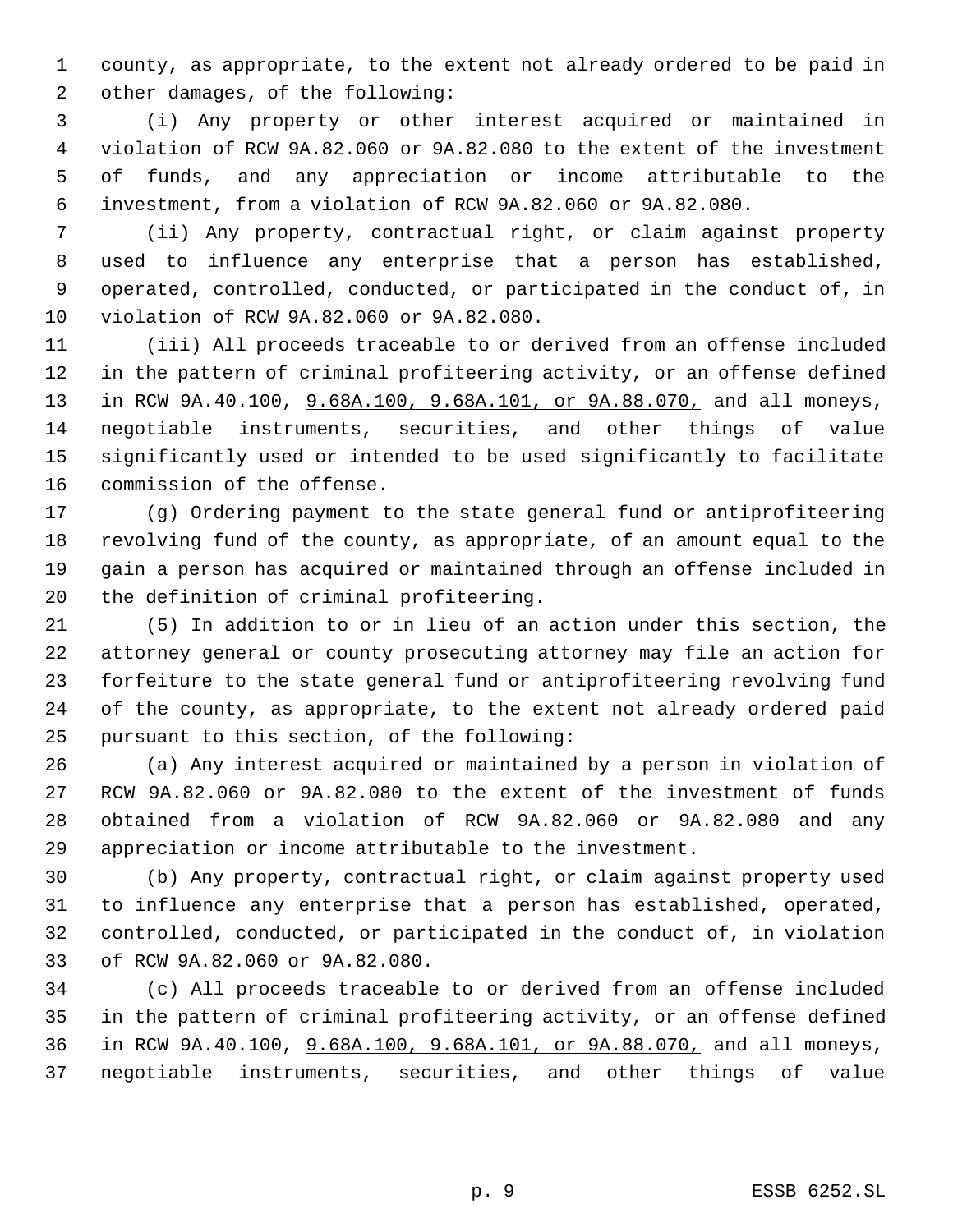significantly used or intended to be used significantly to facilitate the commission of the offense.

 (6) A defendant convicted in any criminal proceeding is precluded in any civil proceeding from denying the essential allegations of the criminal offense proven in the criminal trial in which the defendant was convicted. For the purposes of this subsection, a conviction shall be deemed to have occurred upon a verdict, finding, or plea of guilty, notwithstanding the fact that appellate review of the conviction and sentence has been or may be sought. If a subsequent reversal of the conviction occurs, any judgment that was based upon that conviction may be reopened upon motion of the defendant.

 (7) The initiation of civil proceedings under this section shall be commenced within three years after discovery of the pattern of criminal profiteering activity or after the pattern should reasonably have been discovered or, in the case of an offense that is defined in RCW 9A.40.100, within three years after the final disposition of any criminal charges relating to the offense, whichever is later.

 (8) The attorney general or county prosecuting attorney may, in a civil action brought pursuant to this section, file with the clerk of the superior court a certificate stating that the case is of special public importance. A copy of that certificate shall be furnished immediately by the clerk to the presiding chief judge of the superior court in which the action is pending and, upon receipt of the copy, the judge shall immediately designate a judge to hear and determine the action. The judge so designated shall promptly assign the action for hearing, participate in the hearings and determination, and cause the action to be expedited.

 (9) The standard of proof in actions brought pursuant to this section is the preponderance of the evidence test.

 (10) A person other than the attorney general or county prosecuting attorney who files an action under this section shall serve notice and one copy of the pleading on the attorney general within thirty days after the action is filed with the superior court. The notice shall identify the action, the person, and the person's attorney. Service of the notice does not limit or otherwise affect the right of the state to maintain an action under this section or intervene in a pending action nor does it authorize the person to name the state or the attorney general as a party to the action.